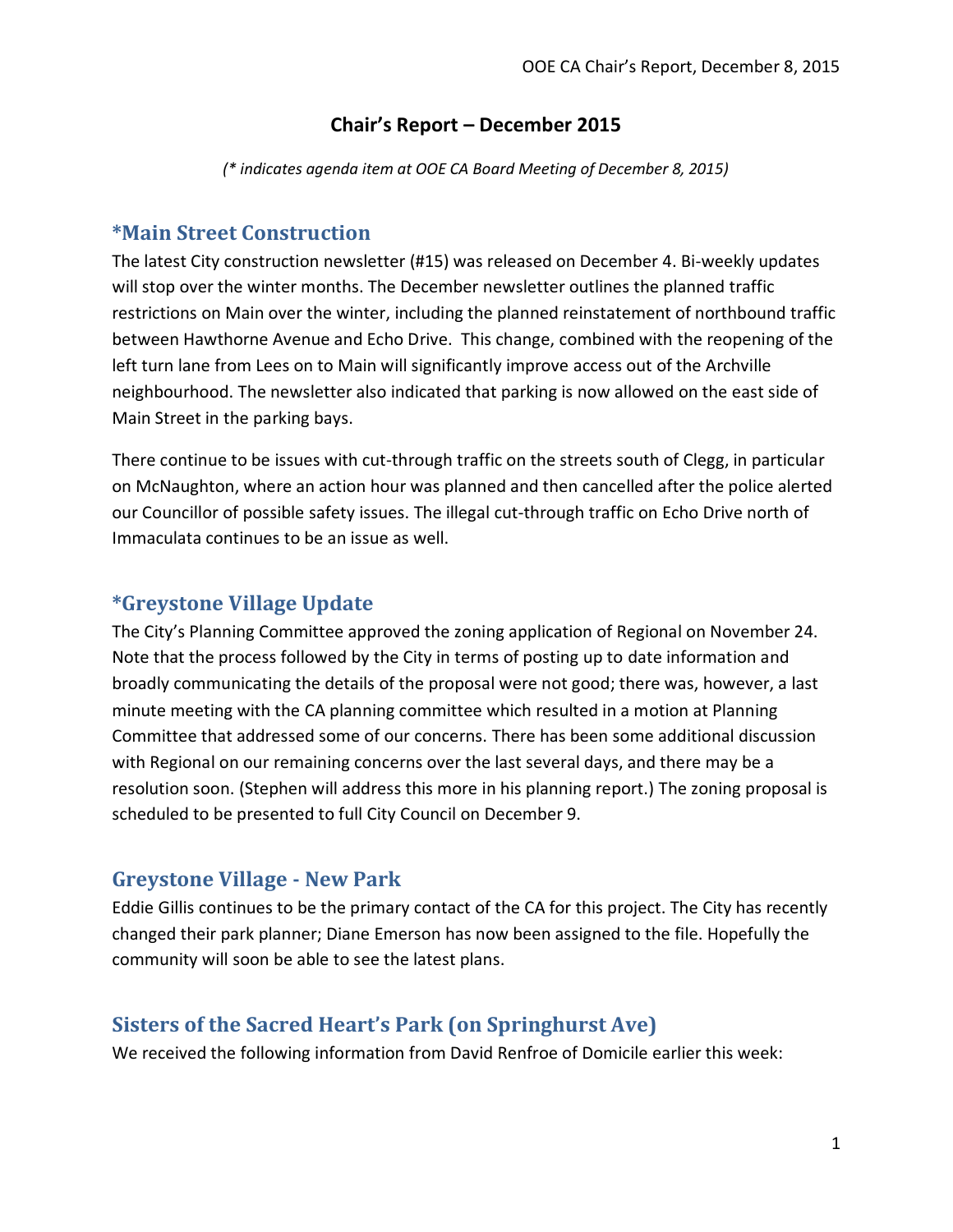"I wanted to reach out to you and let you know that we will be moving the Blessed Virgin Mary statue next week. We will be moving the statue to the new park location on the Sisters of the Sacred Heart's property. 12 trees were transplanted last summer and we are currently preparing the concrete walkway and statue foundation this week. All of the landscaping works will be completed next summer. We are currently scheduling a Monday (Dec 7) movement of the statue, weather permitting."

The rationale for the move of the Statue is that it was not in a good handicapped accessible location for the Sisters and its current location was very close to the property line.

### **Rideau River Nature Trail / Western Pathway**

John Dance recently wrote to the Councillor's office on behalf of the CA and requested information on the proposed work on the RRWP/NT. The City's site says that "detail design will commence in 2015 with construction likely to begin in early 2016."

In particular, he queried whether there was anything available from the Councillor's office or the city that would provide more detail and information on how the community will be informed?

## **\*Cash-in-Lieu (CiL) funds**

John has been continuing his efforts to clarify OOE's current level of CiL funding (our estimate of our share is \$314.6k), as well as to seek city-wide CiL funds for creating a real playing field at 160 Lees. (This latter proposal has been rejected in part because the lands are not considered to be a "district park".)

There are also a number of other outstanding CiL questions:

1. Proposed kids' basketball hoop at side of Springhurst court (\$2,260)

2. Proper surfacing of Springhurst court (the city / councillor's office has not responded with costing for this)

3. Money for planning community centre

4. Other projects? (OOECA and/or the city said "no" to the proposed ping pong table, a notice board on Lees by bus shelter and a second dock for Springhurst)

# **\*AGM (November 10, 2015) / Annual Membership Drive**

The Church of the Ascension again opened their doors to our CA for our annual meeting and allowed us to use their downstairs hall for the reception afterwards. We had a good turnout of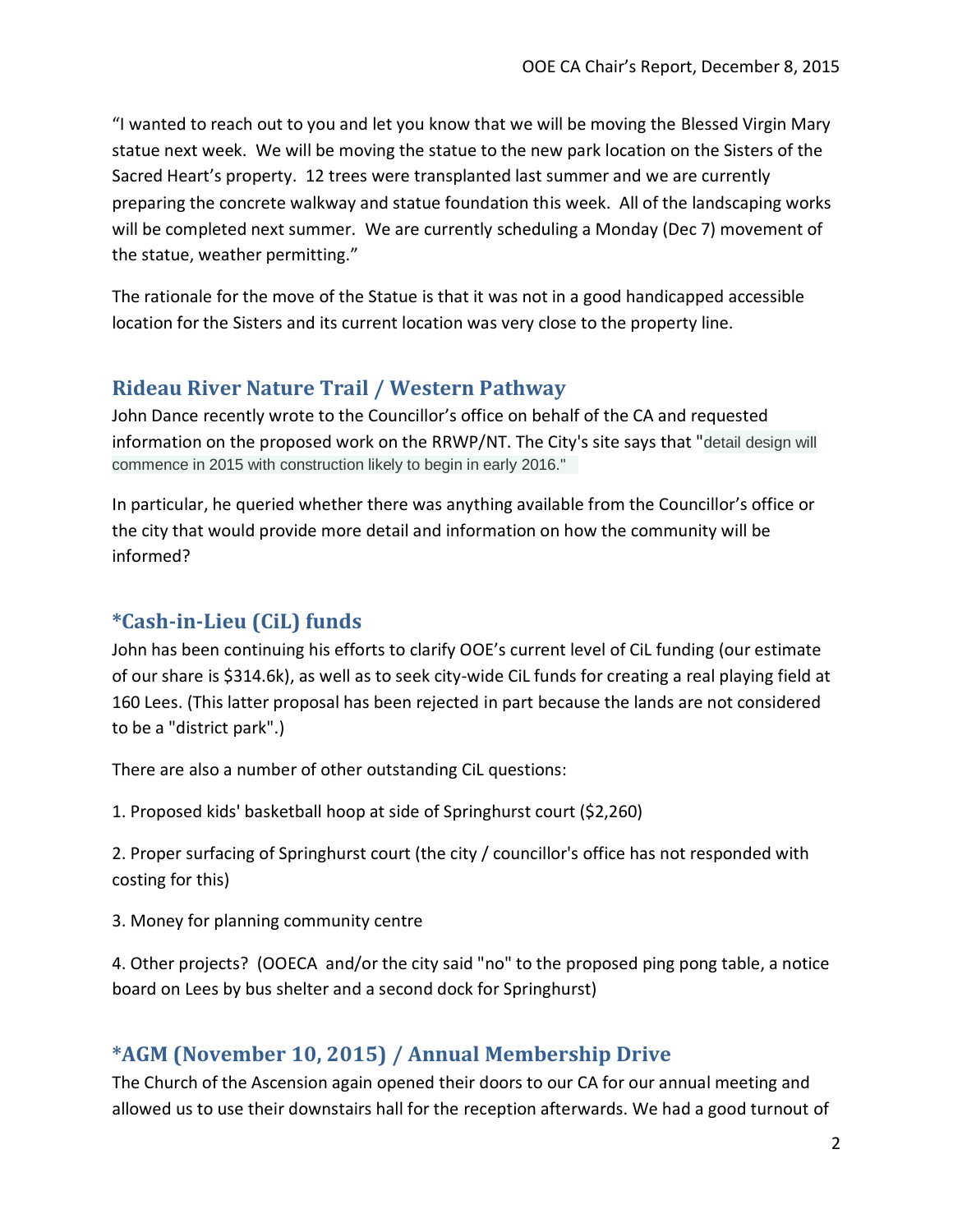community members, and once again received excellent presentations by John Dance on behalf of the OOECA, Ian McRae on behalf of Sustainable Living Ottawa East (SLOE) and Melanie Gilbert on behalf of the Community Activities Group (CAG). Chris Osler (from Sandy Hill Community Health Centre) was our time keeper again as well as moderator for our Q&A session. Thanks to everyone who participated in the meeting as well as helped in the set-up and clean-up.

A new slate of directors was approved, with 6 Board members retiring. A big thank you goes out to Caroline Hyslop (our outgoing secretary), Ron Rose (who lead on transportation issues), Jim Strang (who represented us at the Federation of Citizen's Associations), Jill Wherrett (who took on the Community Safety file during the term), Nick Masciantonio (Past President) and Syed Zaffar. And although John Dance retired as President, we are so very happy to welcome him as Past President on the new Board. Other new members include Katherine Simonds (Secretary), Ed Janes (Vice-president), Eddie Gillis (FCA rep + parks at Greystone), Kate Martin (City Centre Coalition), Glen Linder (transportation), Mark Seebaran (Community Safety), and Paul Goodkey (member-at-large). Since the meeting another member of our Community has expressed an interest in joining our Board as a member-at-large, Jocelyn Kearney. We will be making a nomination motion at the December meeting for Jocelyn to join the Board.

We also had a robust membership campaign this year. We have sold 661 memberships to date, with some additional canvassing planned for missed streets. Although there were not a lot of comments recorded from residents on the records, one of the issues that was raised a number of times was a concern re some of the infill projects that have been or are planned for our neighbourhood.

### **Breakfast with the Mayor and Capital Ward Community Leaders**

On November 5 I had the opportunity to meet with the Mayor and our Councillor along with representatives of the Glebe, Old Ottawa South, Heron Park, Glebe Annex and Dow's Lake. Melanie also attended on behalf of the OOE Community Activities Group. Key issues raised around the table were: concerns with some of the planned developments and the number of variances sought by developers, the need for additional community space and parks in some neighbourhoods, and Bank Street retail (Glebe, Old Ottawa South and Lansdowne).

## **St Paul University (SPU) Excess Space**

On November 21 a meeting was organized by our Councillor to discuss options with respect to the use of excess space at SPU, particularly their residence building. There were representatives from OOE CAG, Sandy Hill Community Health Centre, Ottawa Community Housing and Centretown Citizens Ottawa Corporation.